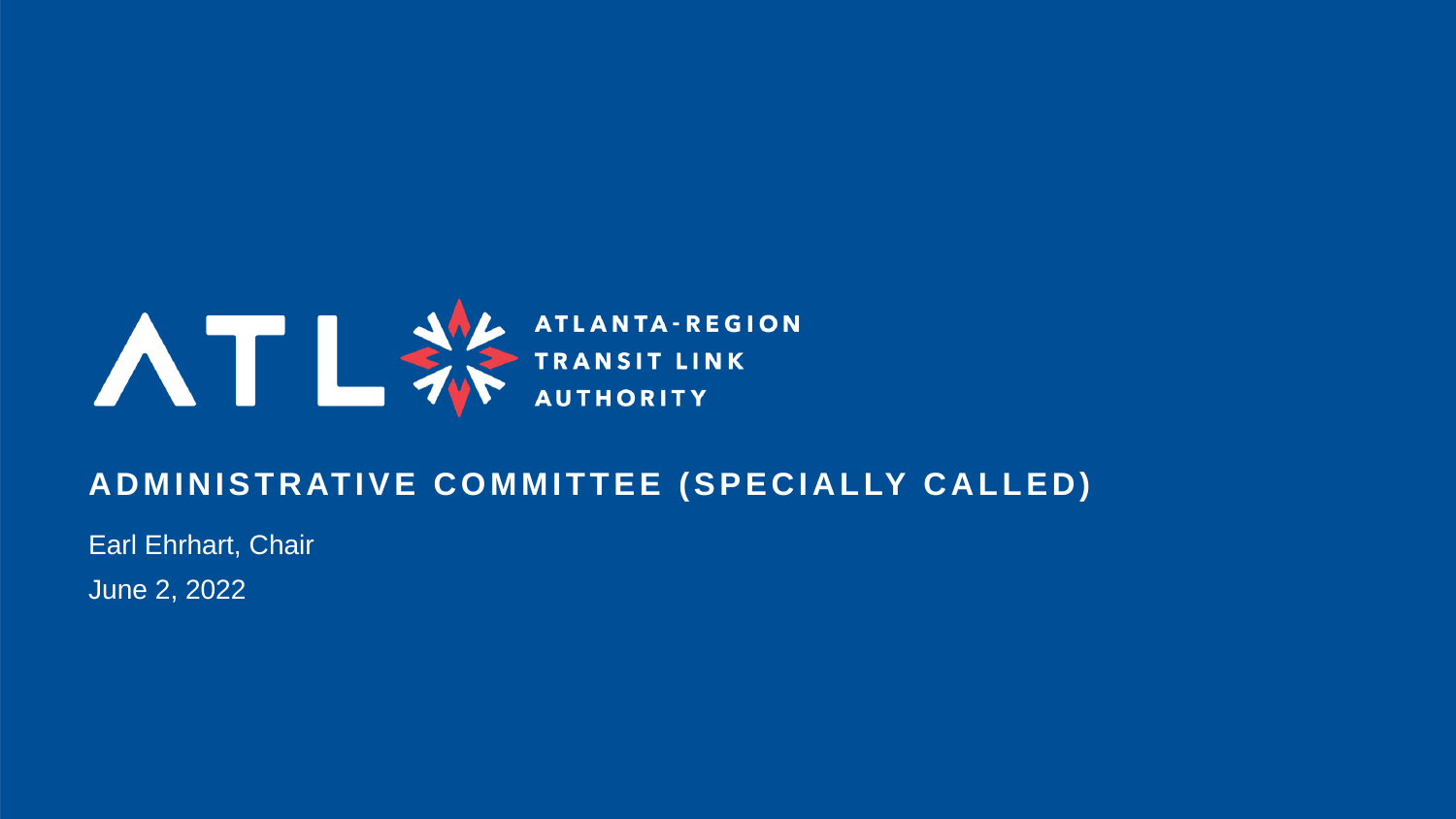### **Xpress Operations Committee (Specially Called) T h u r s d a y, J u n e 2 , 2 0 2 2 P r o p o s e d A g e n d a**

- I. Call to Order Earl Ehrhart, Chair
- II. Approval of Meeting Minutes for April 7, 2022
- III. Approval of the Agenda for June 2, 2022
- IV. FY 2023 Budget Approval Monique Simmons **Action Item**
- V. Approval of FTA Grant Amendment Submission Jonathan Ravenelle **Action Item**
- VI. Approval of Agreements with GDOT for AFY2022 and FY2023 Allocation of Transit Capital Funding Jonathan Ravenelle – **Action Item**
- VII. General Planning and Technical Services Update Aileen Daney
- VIII.Adjournment

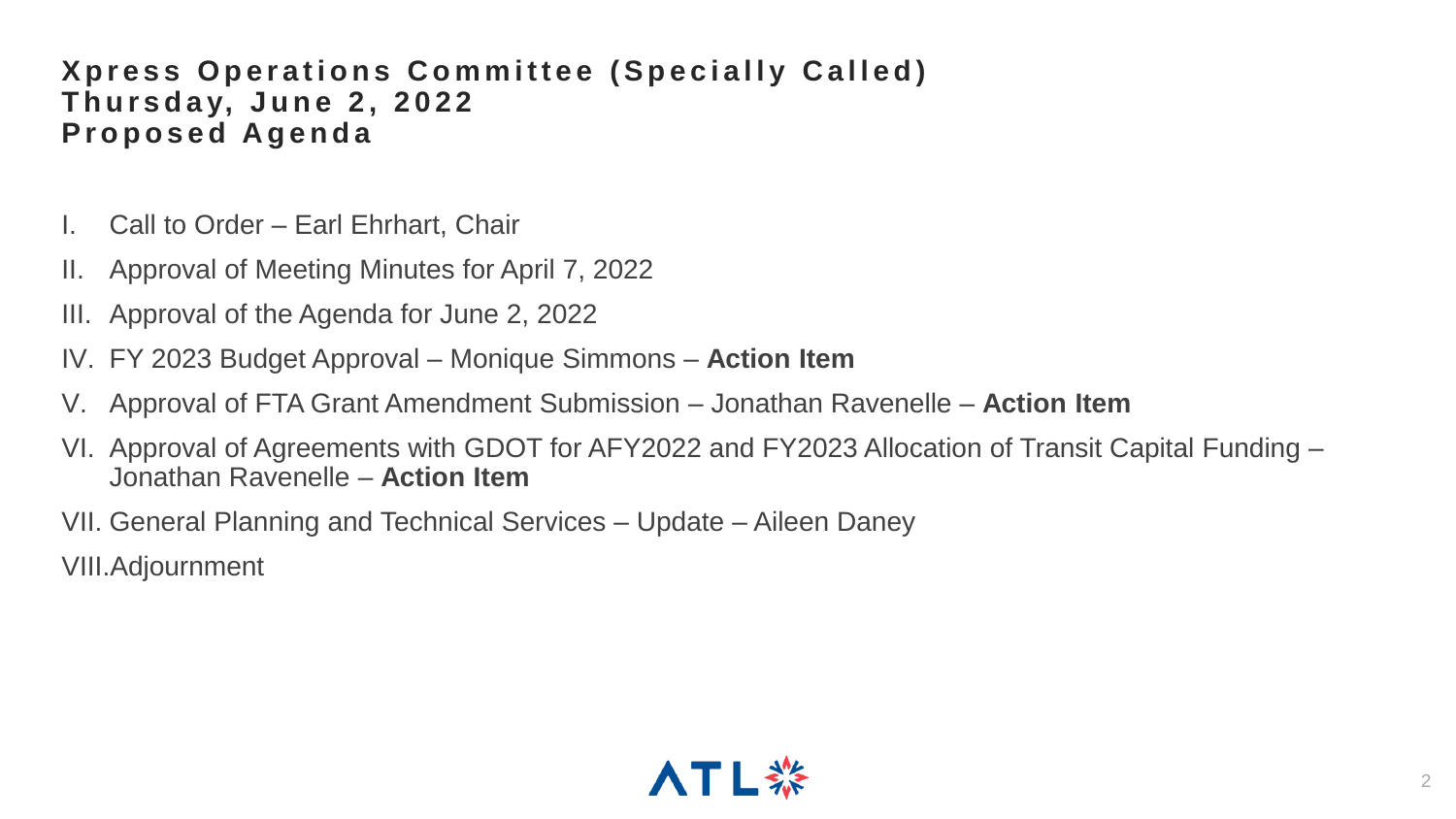

**FY 2023 Budget Approval Administrative Committee** 

Monique Simmons Chief Financial Officer June 2, 2022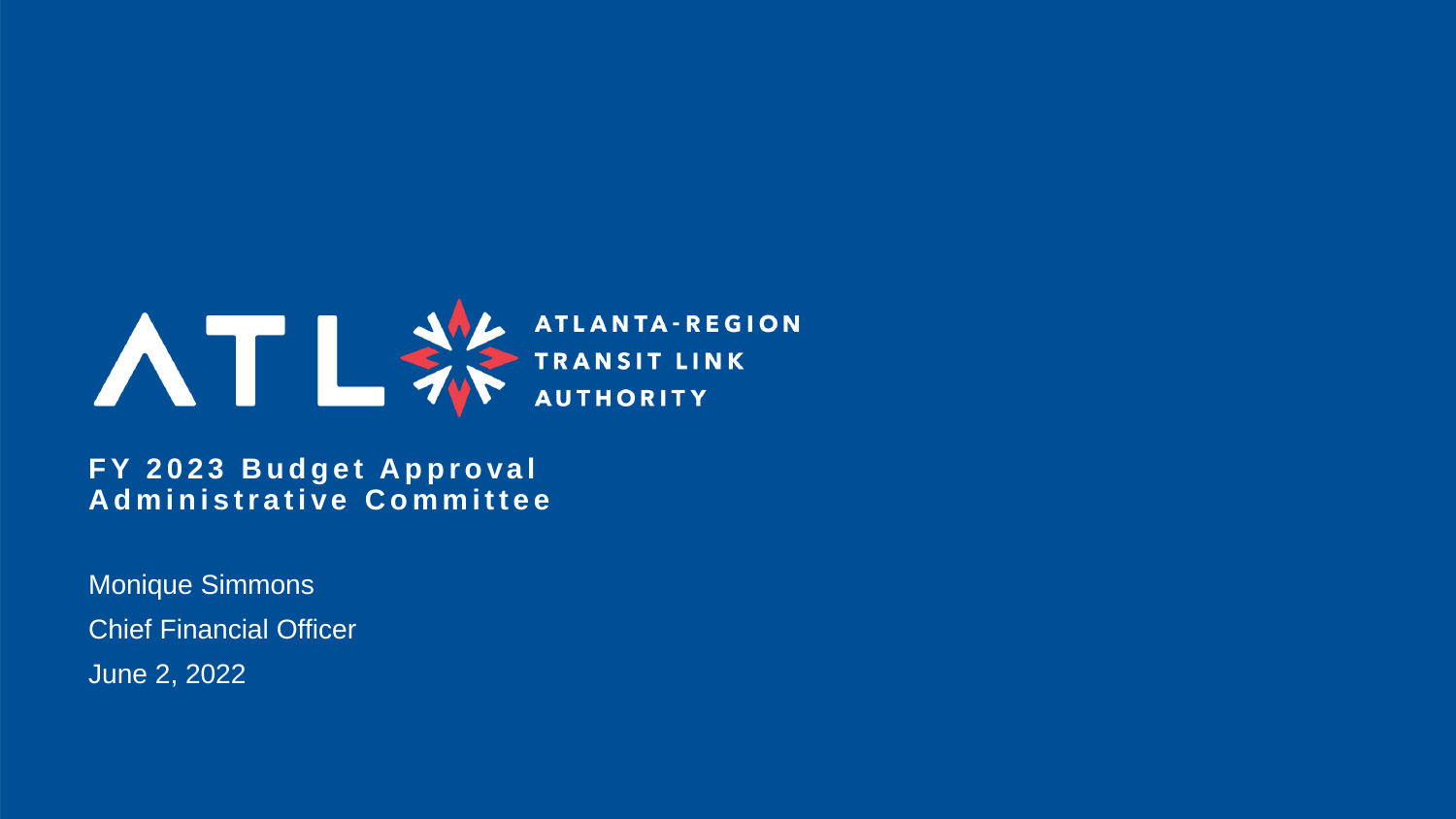### **F Y 2 0 2 3 B A S E B U D G E T – AT L P R O G R A M S O V E RV I E W**

| <b>EXPENDITURES BY</b><br><b>CLASS</b> | <b>ATL PLANNING</b><br><b>PROGRAM</b> | <b>ATL XPRESS PROGRAM</b> | FY 2023 TOTAL PROGRAM<br><b>EXPENDITURES BUDGET</b> |
|----------------------------------------|---------------------------------------|---------------------------|-----------------------------------------------------|
| <b>Personal Services</b>               | \$1,621,678                           | \$2,509,604               | \$4,131,282                                         |
| <b>Regular Operating</b>               | 128,248                               | 4,534,950                 | 4,663,198                                           |
| <b>Computer Charges</b>                | 66,565                                | 1,450,757                 | 1,517,322                                           |
| Rent                                   | 172,114                               | 172,114                   | 344,228                                             |
| <b>Telecommunications</b>              | 3,900                                 | 259,200                   | 263,100                                             |
| Contracts                              | 2,300,069                             | 20,183,335                | 22,483,404                                          |
| <b>TOTAL EXPENDITURES</b>              | \$4,292,574                           | \$29,109,960              | \$33,402,534                                        |

| <b>REVENUES BY SOURCE</b>   | <b>ATL PLANNING</b><br><b>PROGRAM</b> | <b>ATL XPRESS PROGRAM</b> | <b>FY 2023 TOTAL PROGRAM</b><br><b>REVENUES BUDGET</b> |
|-----------------------------|---------------------------------------|---------------------------|--------------------------------------------------------|
| <b>State Appropriations</b> | \$2,267,984                           | \$10,794,253              | \$13,062,237                                           |
| <b>Federal Funds</b>        | 1,687,410                             | 16,590,053                | 18,277,463                                             |
| <b>Other Funds</b>          | 337,180                               | 1,725,654                 | 2,062,834                                              |
| <b>TOTAL REVENUES</b>       | \$4,292,574                           | \$29,109,960              | \$33,402,534                                           |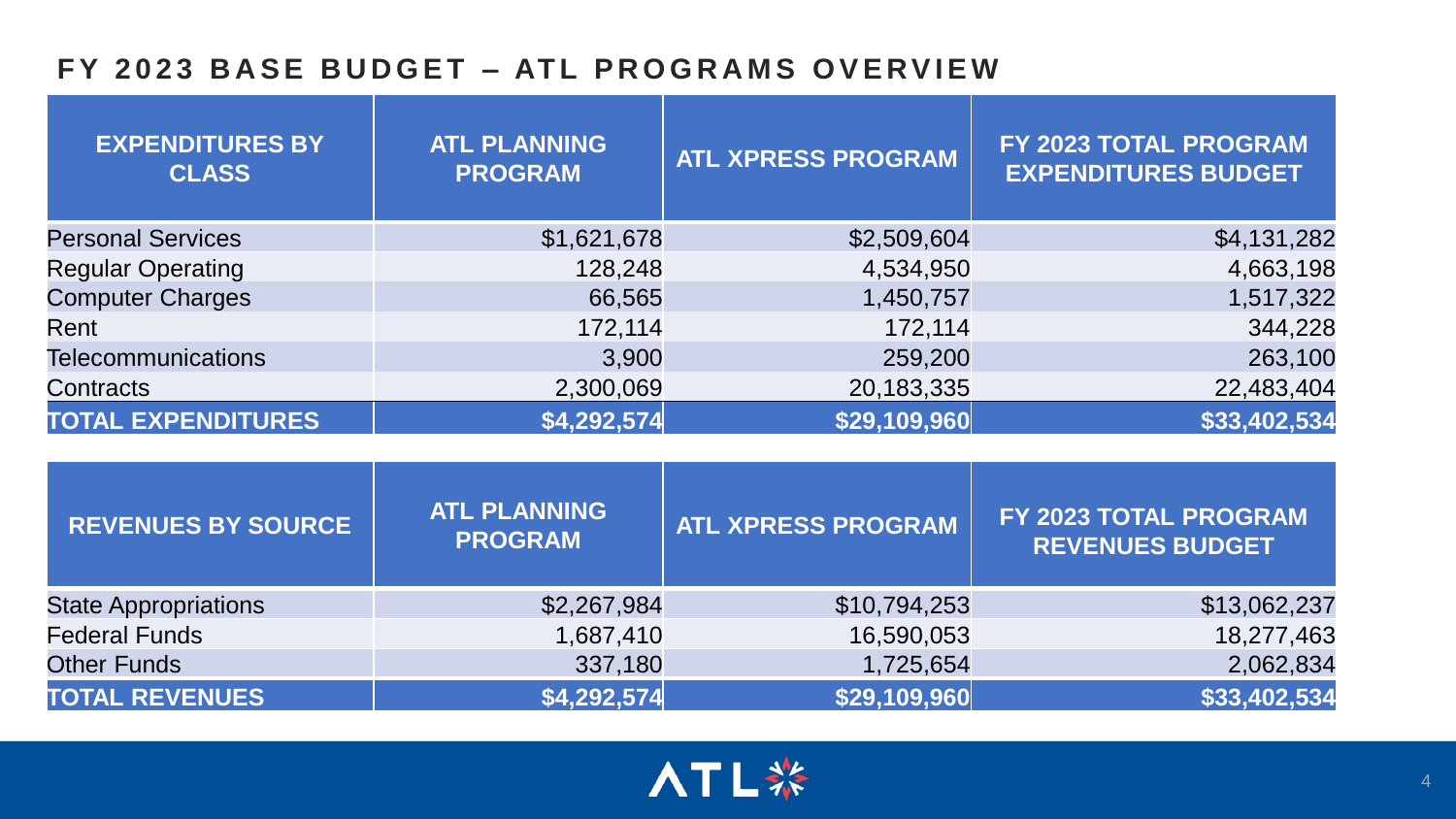### **FY 2023 Budget - ATL Programs Highlights**

- ►State Appropriations increase of \$237,792
	- ➢ Cost of Living Adjustment
	- ➢ Employee's Retirement System Adjustments
	- ➢ TeamWorks Billings Adjustment
- ►Fare Revenue increase of \$864,000
- ►Assumes Federal Formula Funds for ATL Xpress of \$8,040,121
- ►Assumes Federal CARES Act Funds (one-time) for ATL Xpress of \$8,549,932
- ▶ Assumes 10 ATL Planning Program funded positions
- ▶Assumes 20 ATL Xpress Program funded positions

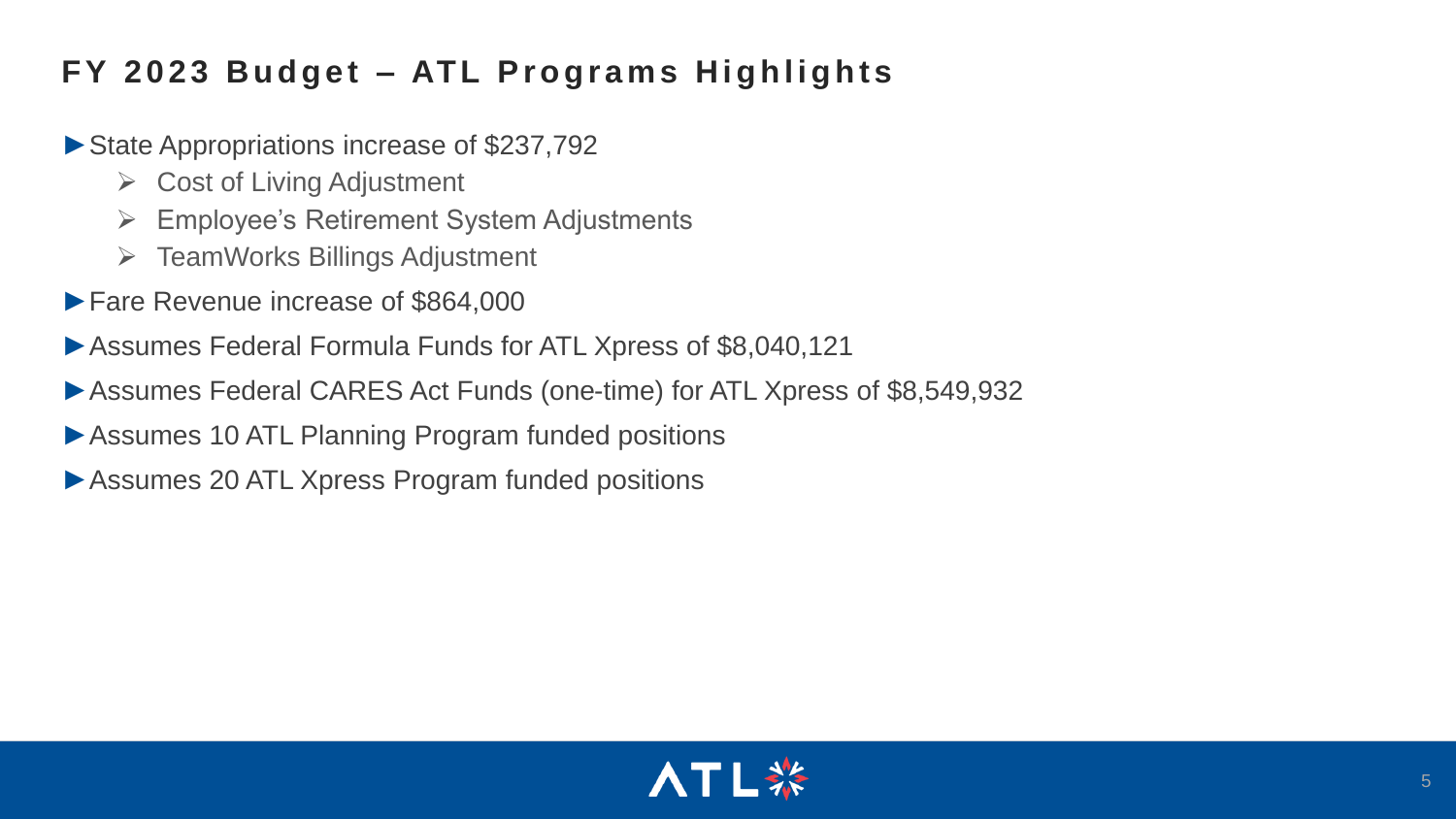

Approval of FTA Grant Amendment Submission

ATL Administrative Committee Jon Ravenelle Transit Funding Director June 2, 2022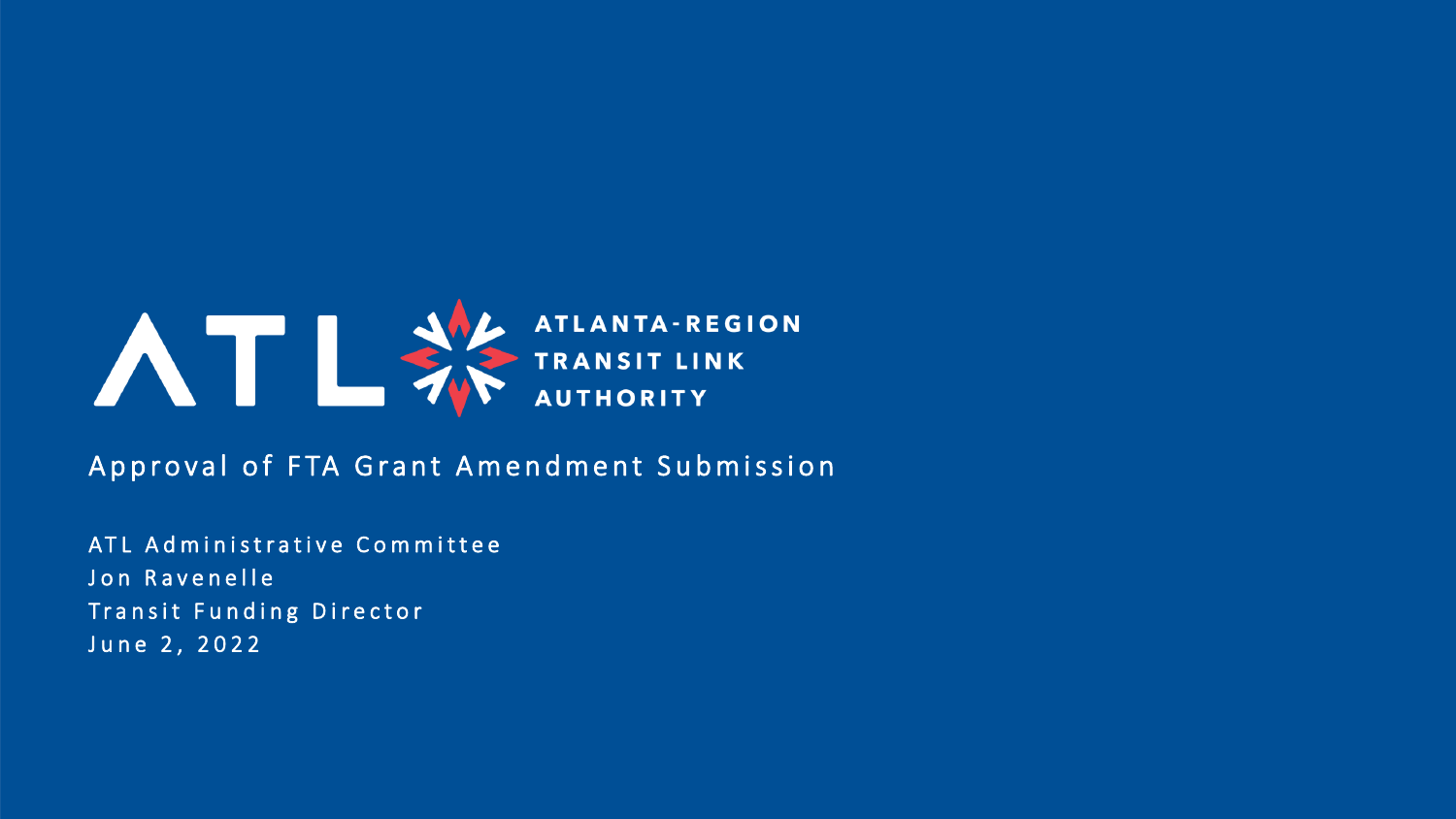### **ATL FY 23 FTA GRANT APPLICATION AMENDMENT**

| <b>ATL FY 23 FTA Grant Amendments</b> | <b>Amounts</b> |
|---------------------------------------|----------------|
| GA-2021-017                           | \$2,600,000    |

- Amendment to add funding to Xpress Operations grant for FY 23
- Will provide funds for federal share of Xpress and Vanpool operations budget including capital cost of contracting, preventive maintenance, and mobility management
- Leveraging remaining funds in existing grants for additional FY23 federal funds budget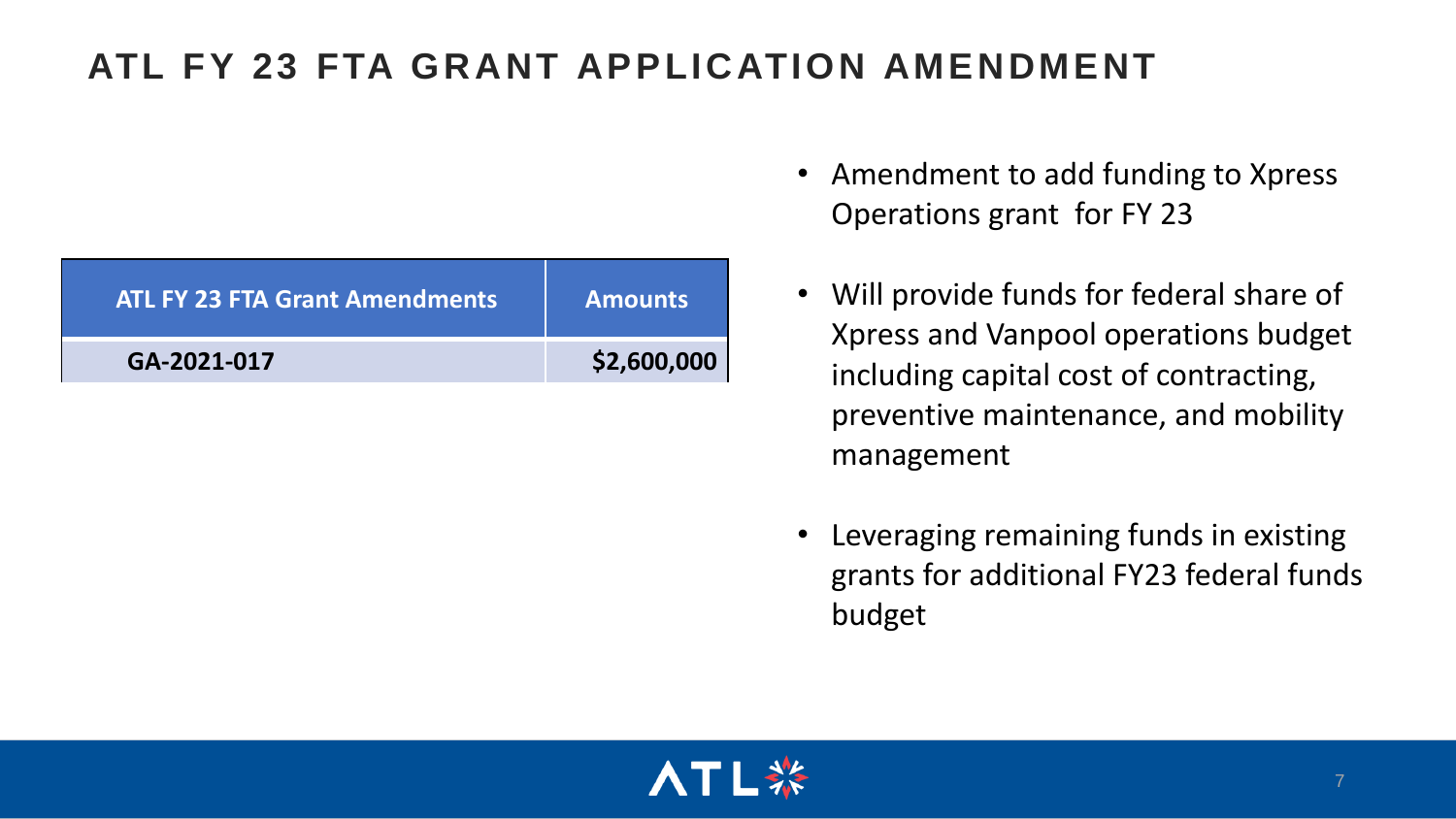### **ATL FY 23 FTA GRANT APPLICATION AMENDMENT**

- Staff recommendation:
	- o Committee recommend to full Board approval of the resolution to submit grant amendment to FTA

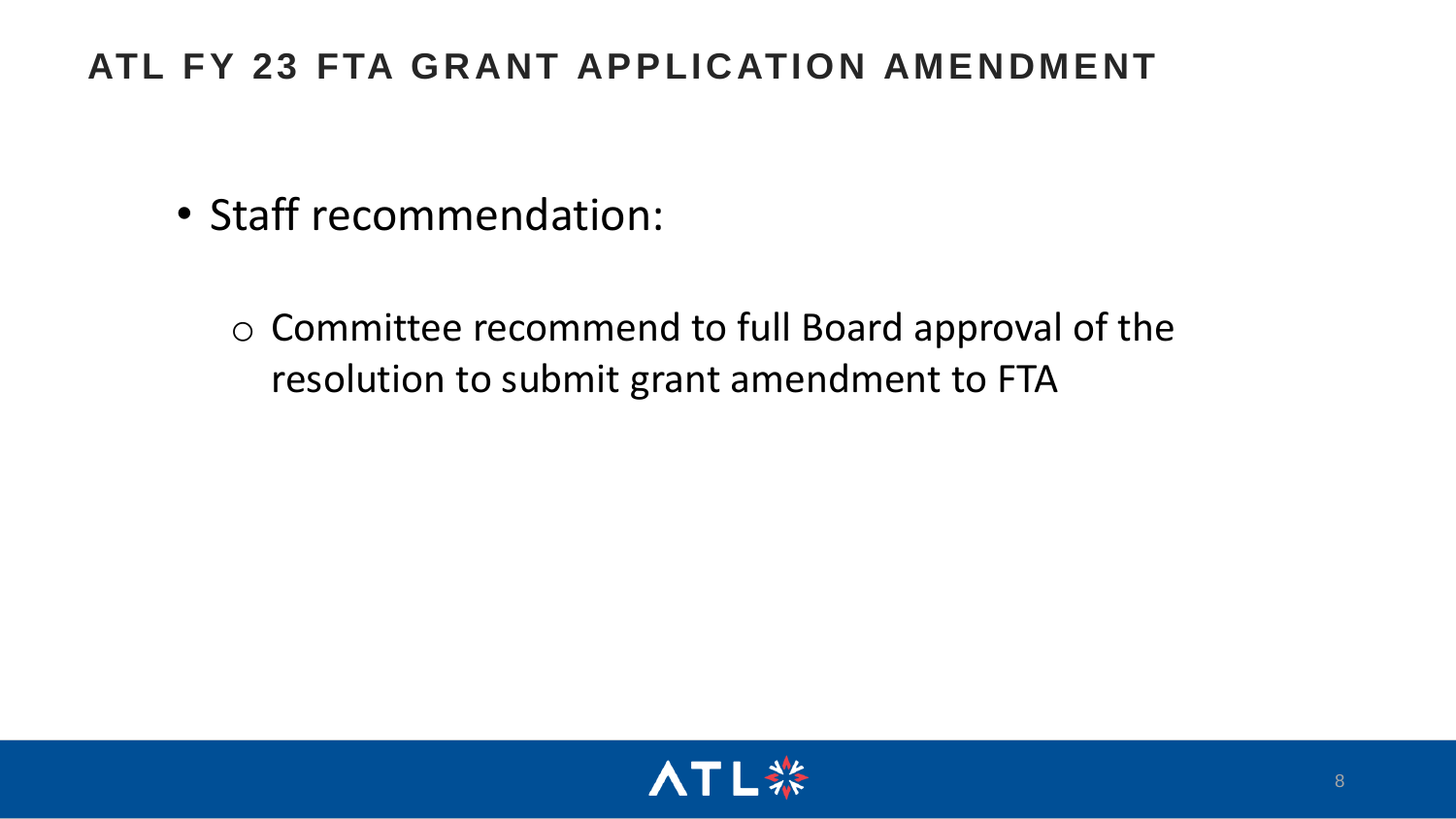# **Thank you | Questions**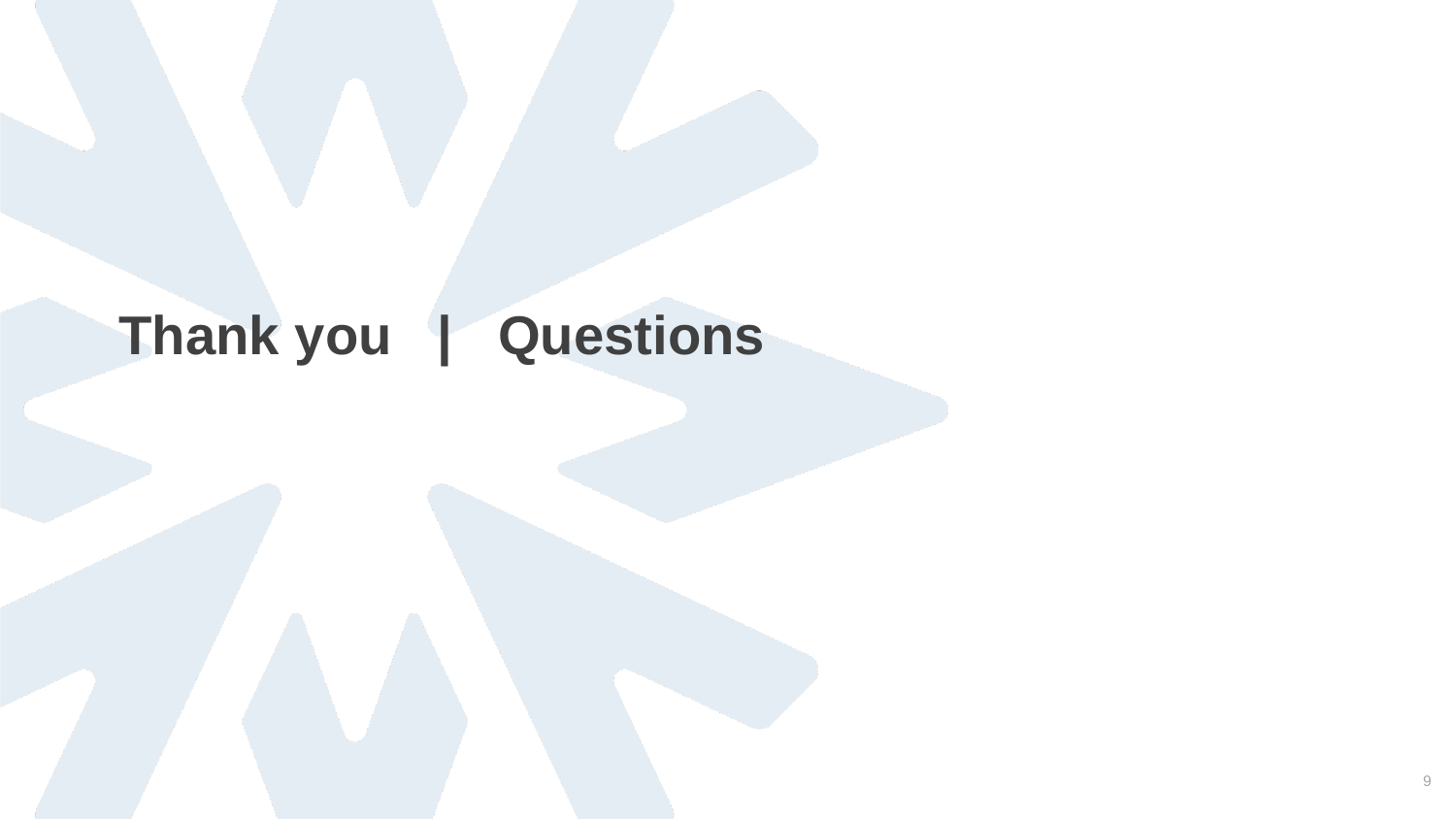

Approval of Agreements with GDOT for AFY2022 and FY2023 **Allocation of Transit Capital Funding** 

**AT L A d m i n i s t r a t i v e C o m m i t t e e J o n R a v e n e l l e Transit Funding Director J u n e 2 , 2 0 2 2**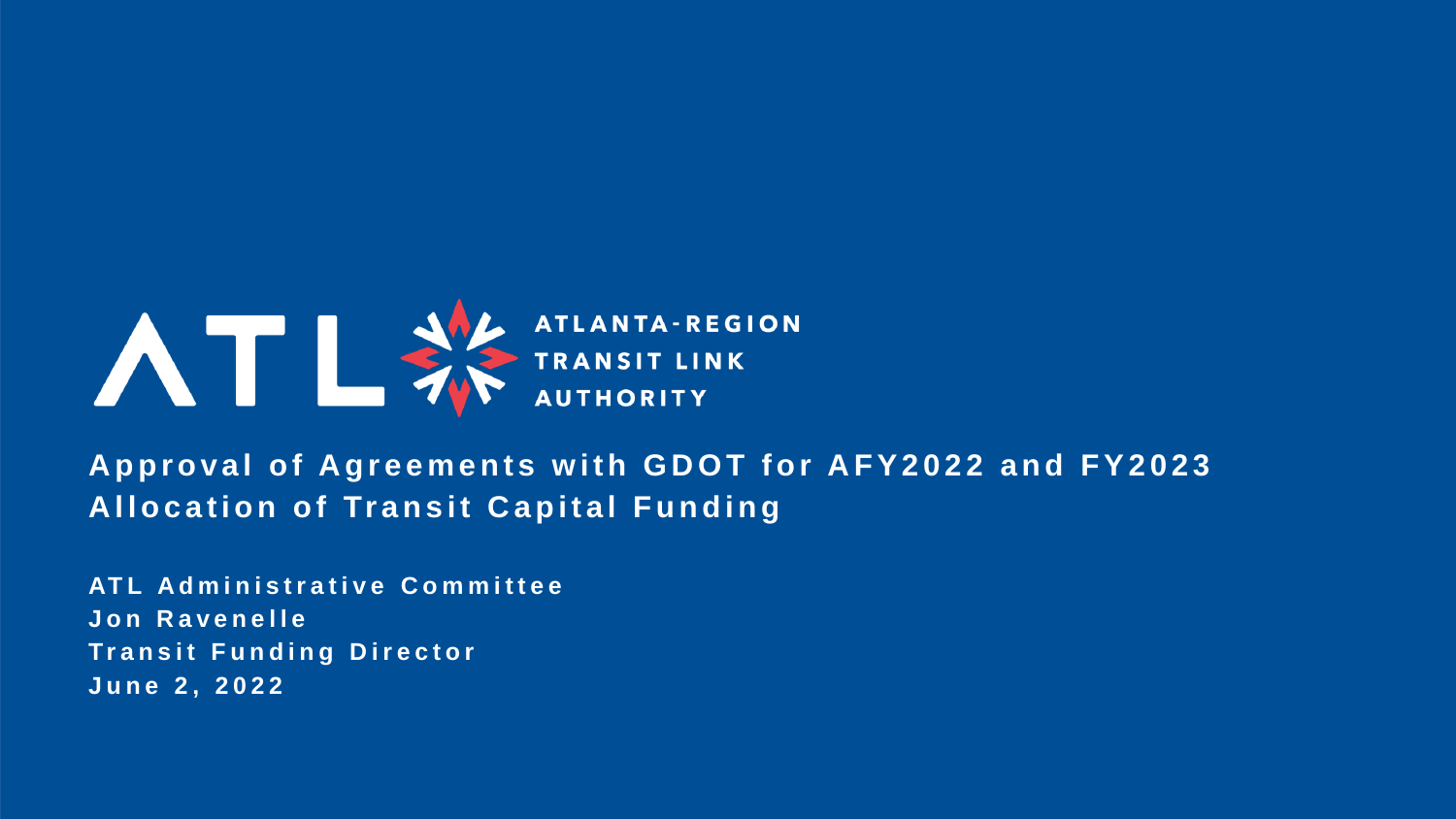### **Overview of Georgia Transit Trust Fund**

- HB 511 (2021 Session) created the Georgia Transit Trust Fund
- Collected rideshare fee revenue is now annually appropriated to the Georgia Transit Trust Fund
	- o GDOT Commissioner serves as trustee of fund
- Georgia Transit Trust Fund appropriated:
	- $\circ$  \$9.9M in AFY22
	- o \$15.9M in FY23 (based on FY21 rideshare revenue receipts)
- Funding distributed between urban and rural transit needs statewide
- **ATL is and will continue coordinating with Trustee and partners** on identifying projects and **uses for the funding in the region**



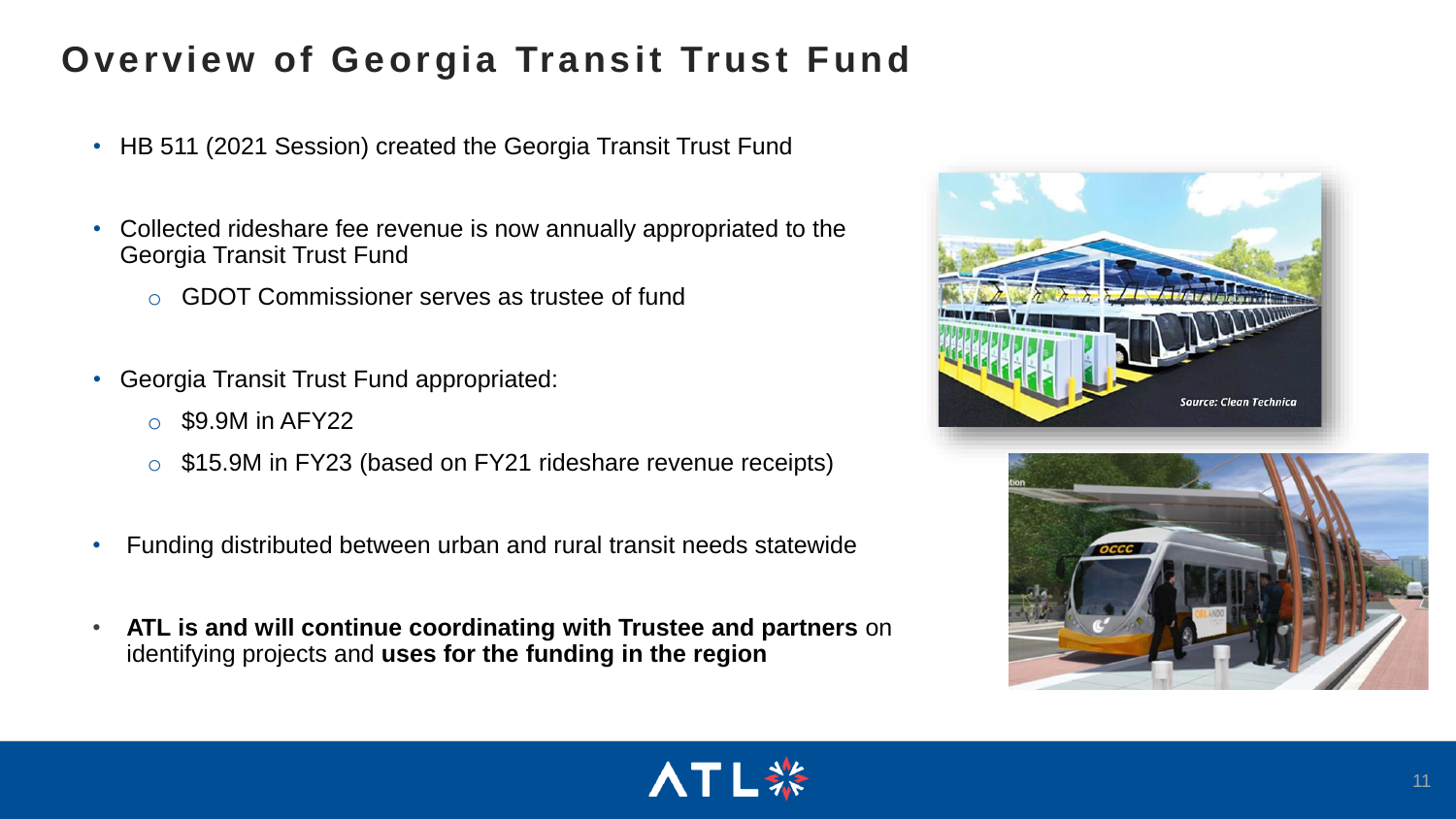### **RESOLUTION TO APPROVE RECEIPT OF RIDESHARE FEES**

- Trustee intends to transfer ATL total of \$15.88M in Rideshare Fee appropriations
	- o Amended Fiscal Year 2022 Transfer: \$4.00M
	- o Fiscal Year General 2023 Transfer: \$11.88M

- Funding will be reserved for allocations previously adopted unanimously by ATL Board at April 7<sup>th</sup> meeting:
	- o MARTA FFY22 RAISE Grant Application for Five Points
	- o GCT FFY22 Bus & Bus Facilities Grant Application for Gwinnett Transfer Center

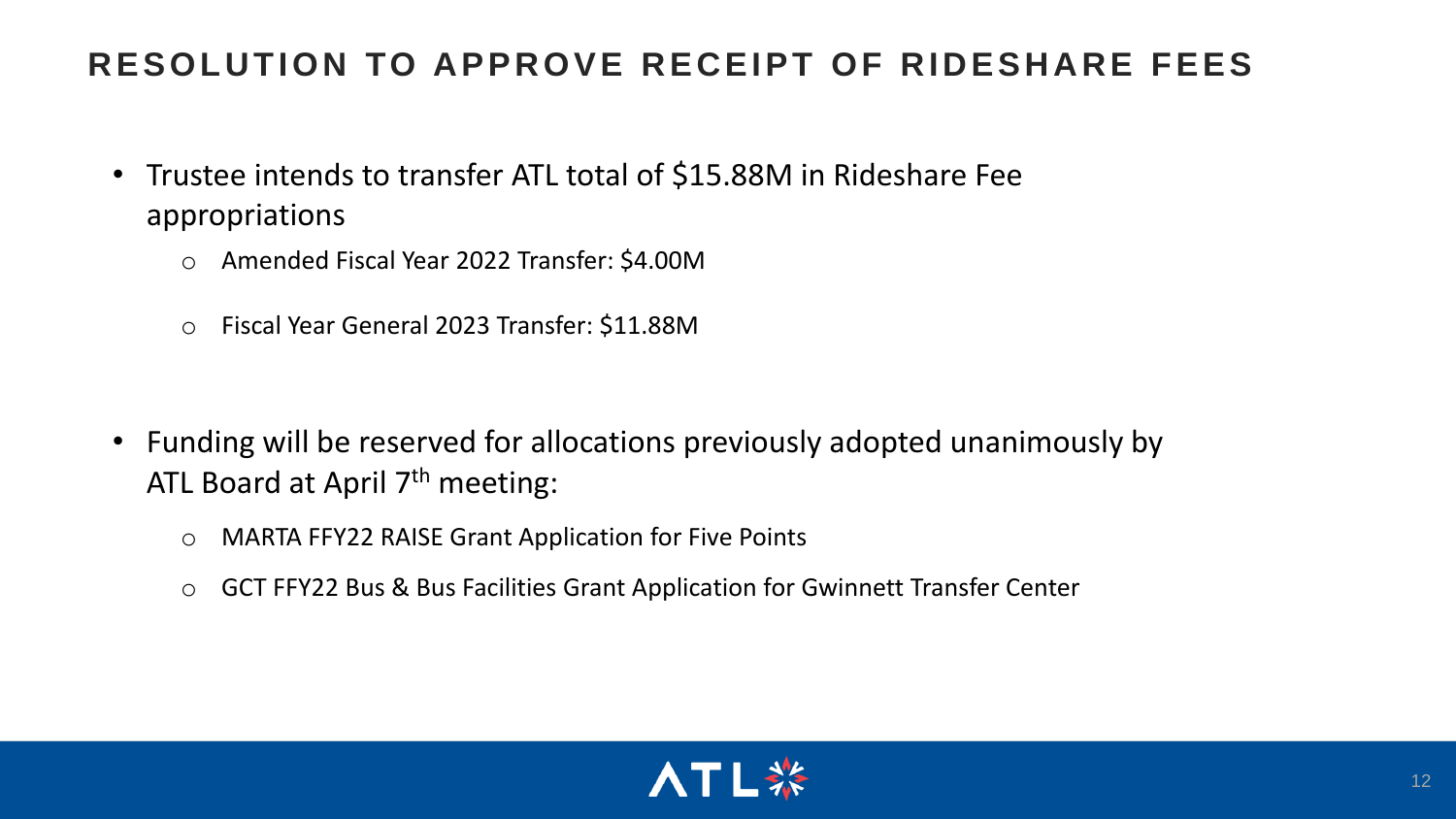### **RESOLUTION APPROVING RECEIPT OF TRANSIT TRUST FUND**

- Staff recommendation:
	- o Committee recommend to full Board approval of the resolution approving receipt of rideshare fees from Georgia Transit Trust Fund Trustee

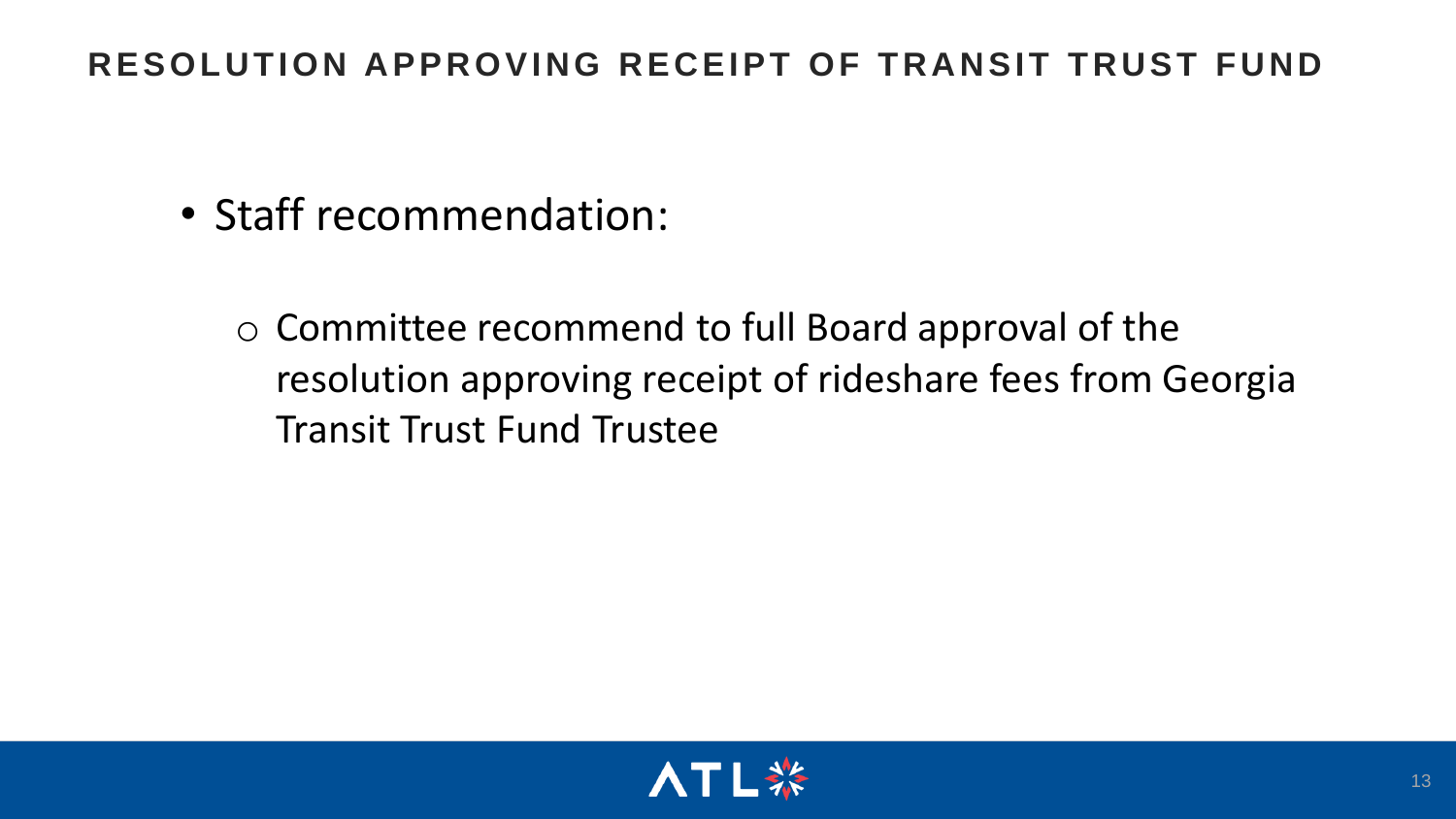## **Thank you | Questions**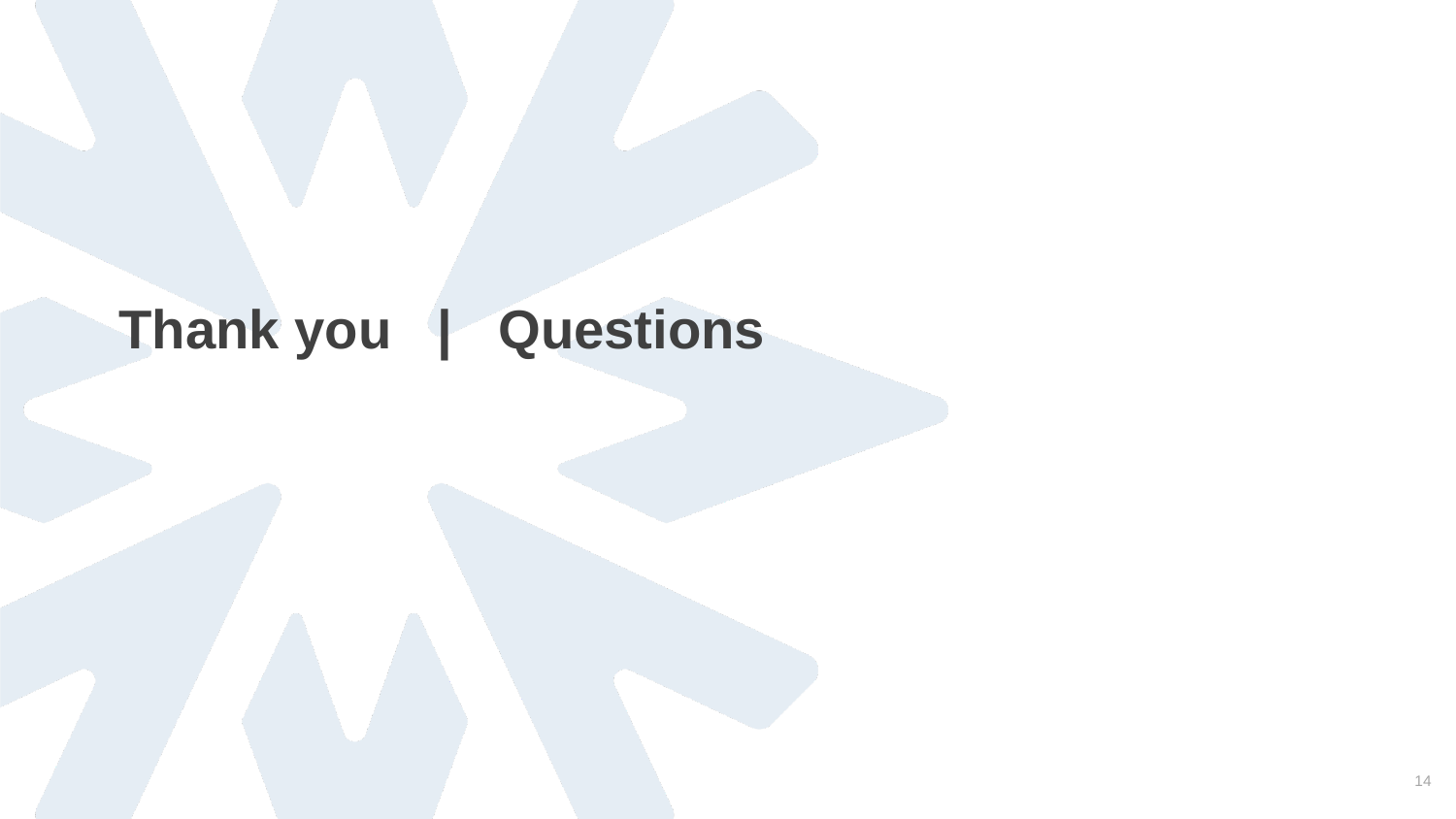

### **GENERAL PLANNING AND TECHNICAL SERVICES – UPDATE**

Aileen Daney, Planning Director

June 2, 2022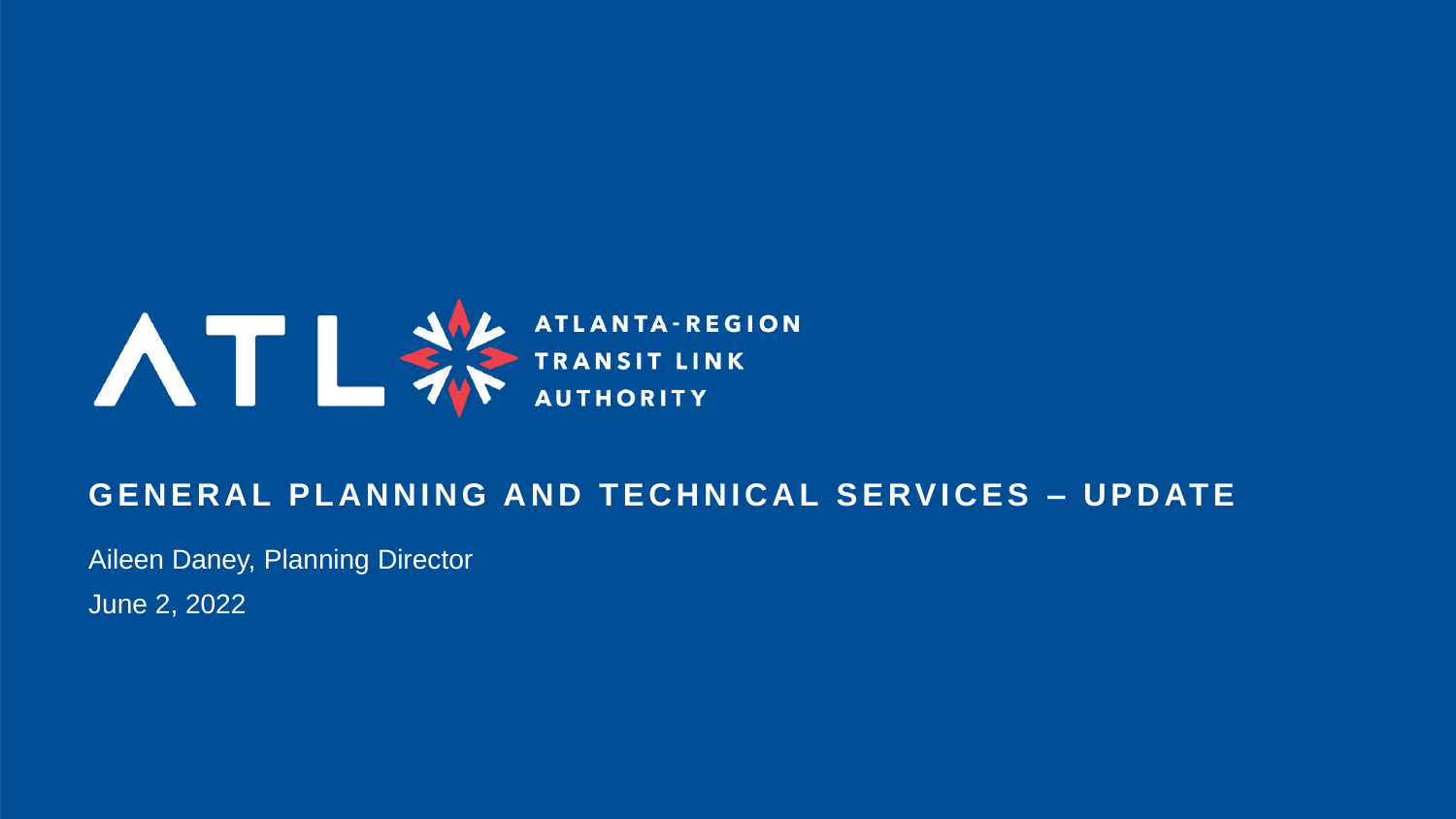### **G E N E R A L P L A N N I N G & T E C H N I C A L S E RV I C E S – S TAT U S**

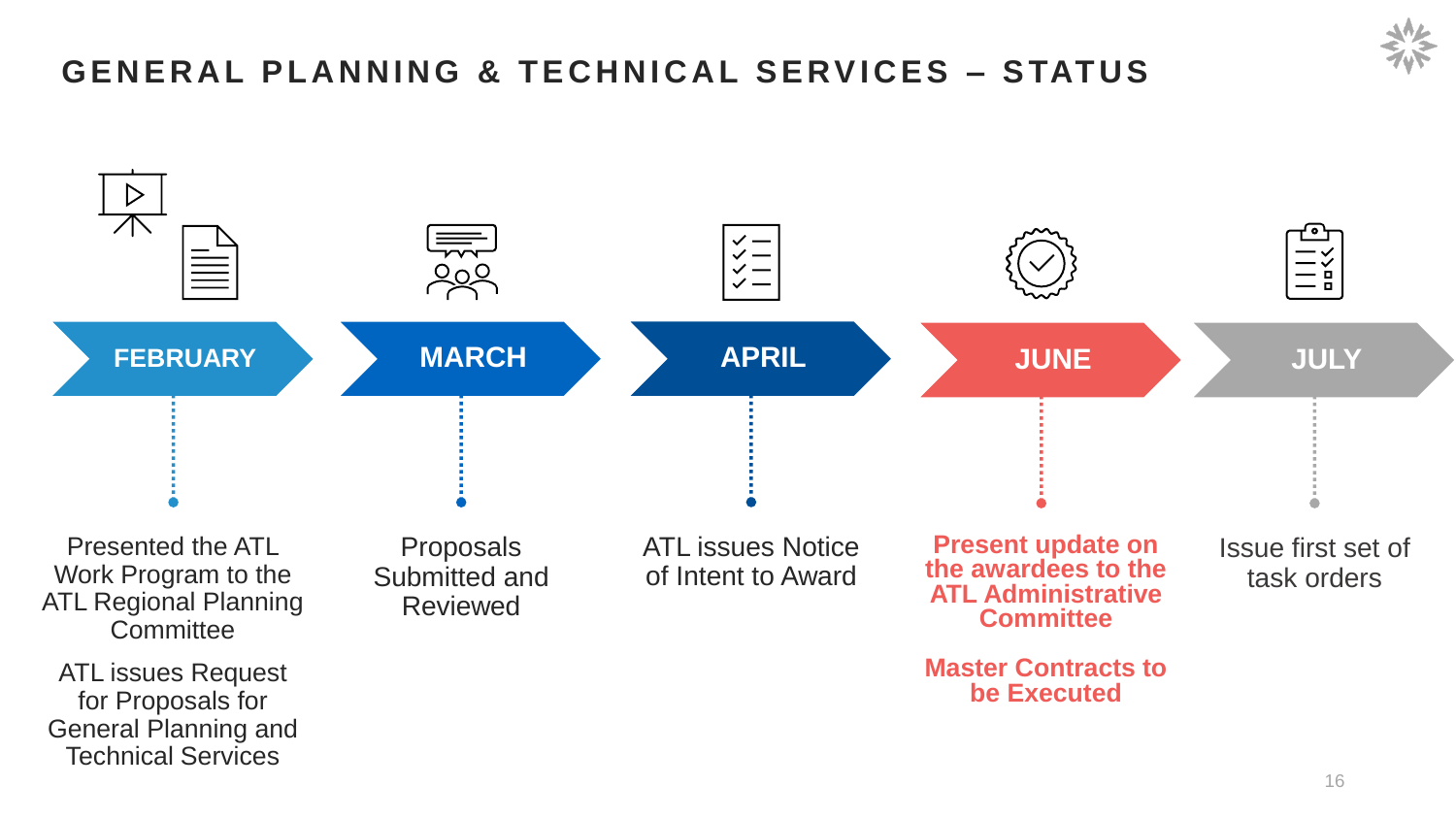

### **GENERAL PLANNING & TECHNICAL SERVICES STRUCTURE AND PURPOSE**

- The general planning and technical services is **structured as a multi-firm**, **multicontract award** procurement
- This structure **maximizes the ATL's ability to tap into industry expertise**
- Also provides a **vehicle to provide services to our regional partners** with funds for payments coming from local and other non-ATL Authority sources

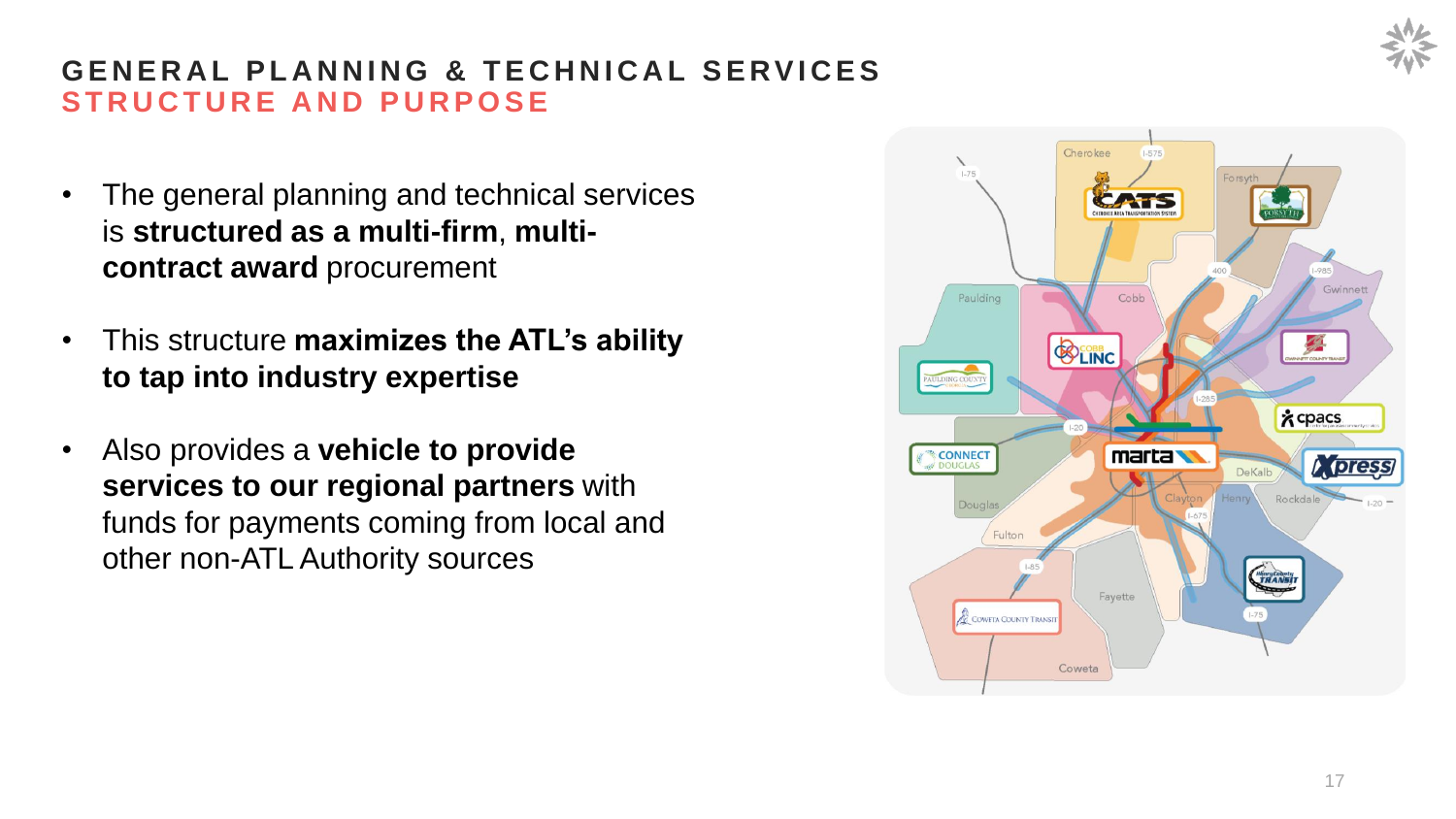### **GENERAL PLANNING & TECHNICAL SERVICES TYPE AND TERM OF CONTRACT**

- For each category, **the three highestevaluated firms are prequalified**
- **Firms can prequalify across multiple categories** if they are among the three highest-evaluated in multiple categories
- **Initial contract term is for 4 years** with up to two renewals of 1 year each

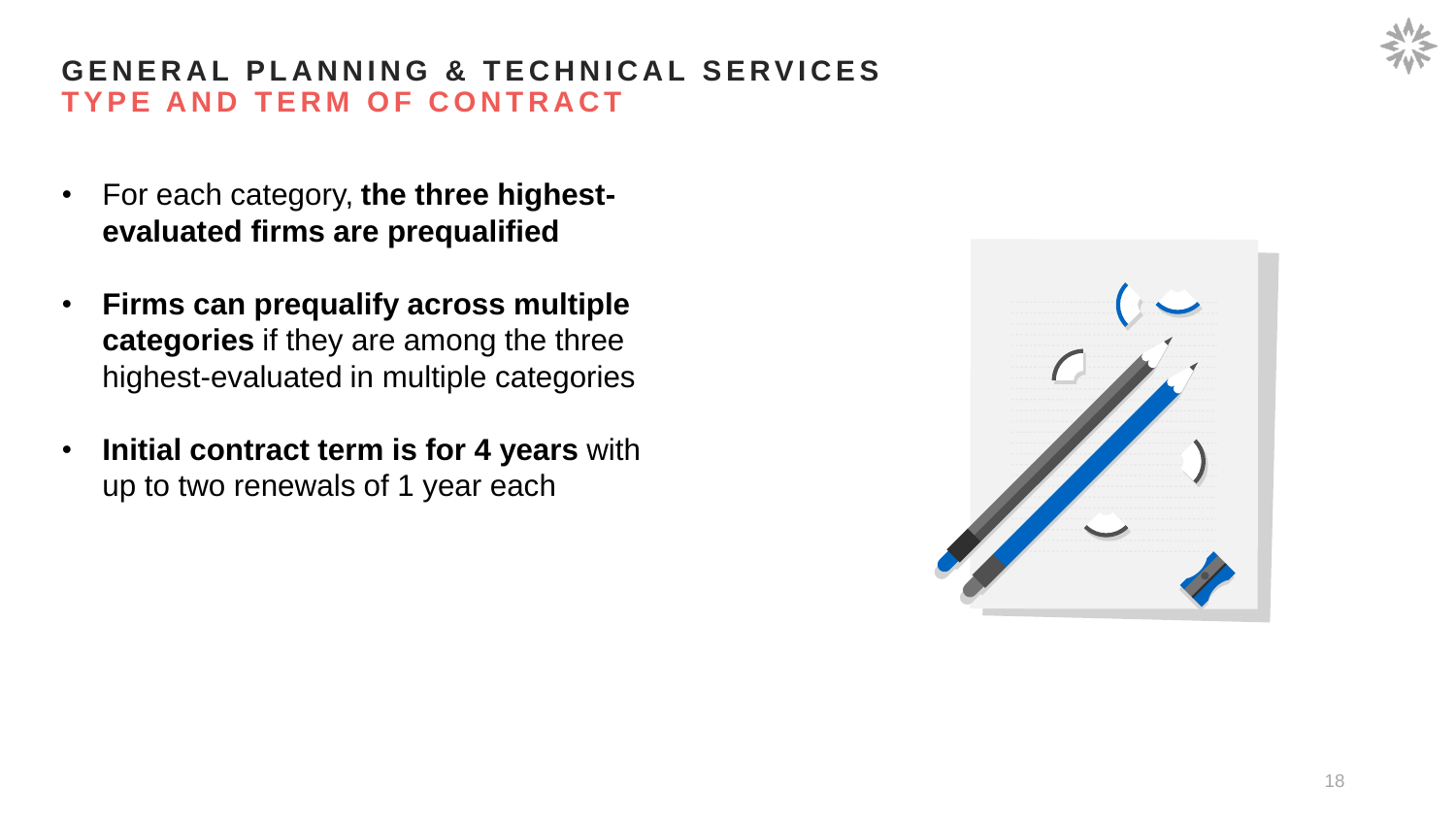### **GENERAL PLANNING & TECHNICAL SERVICES A P P R O VA L S**

- Once contracts are in place, ATL will **issue task order requests and prequalified firms will have the opportunity to respond**
- Prequalified firms can **respond to task orders on a time and materials or fixed price basis**
- **Depending on dollar value of task order**  and/or cumulative spend of each contract**,**  certain task orders will **require Executive Director, Executive Director/Board Chair,**  or **Board approval**

*Not all task orders will go before the Board for approval*

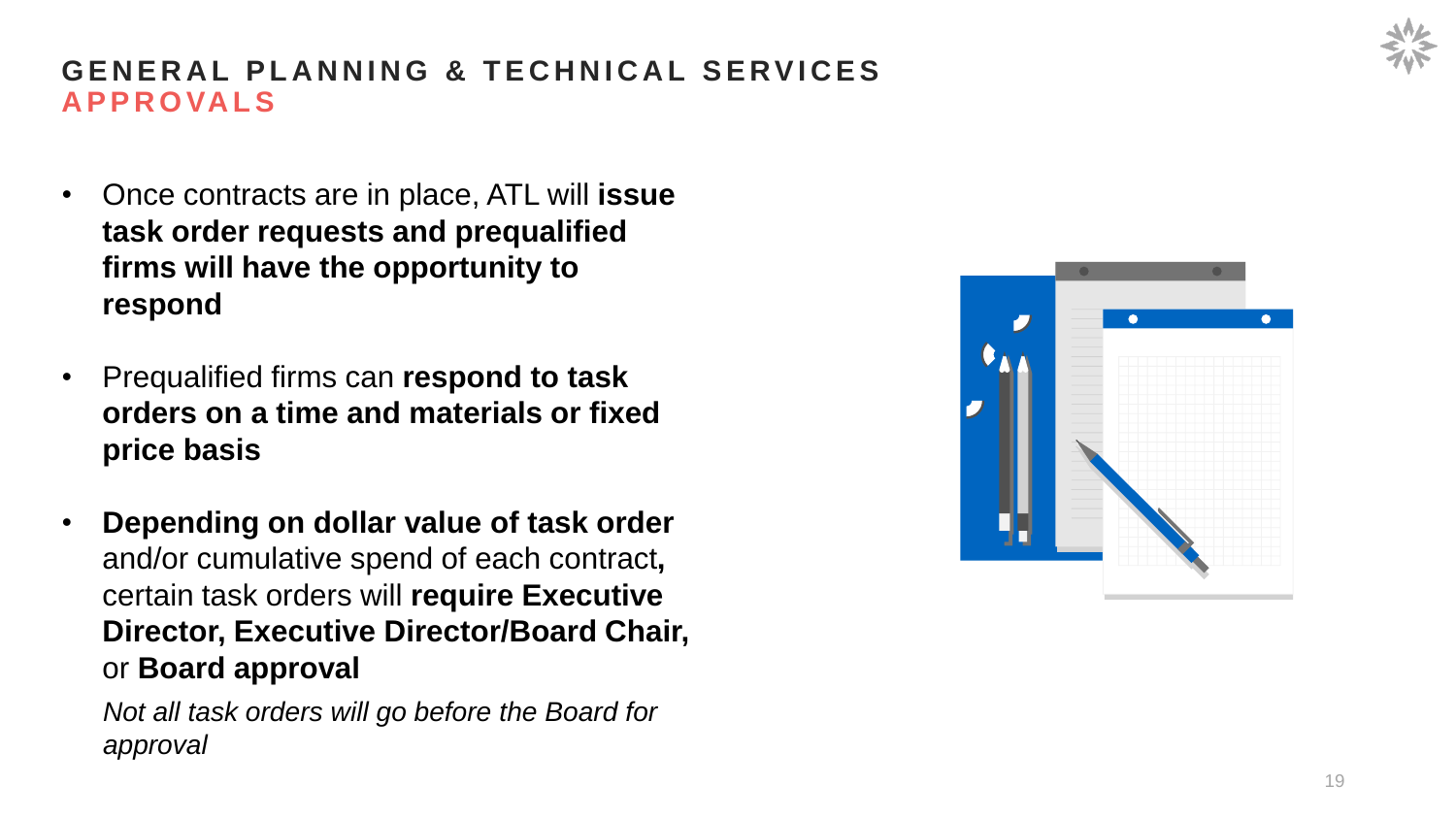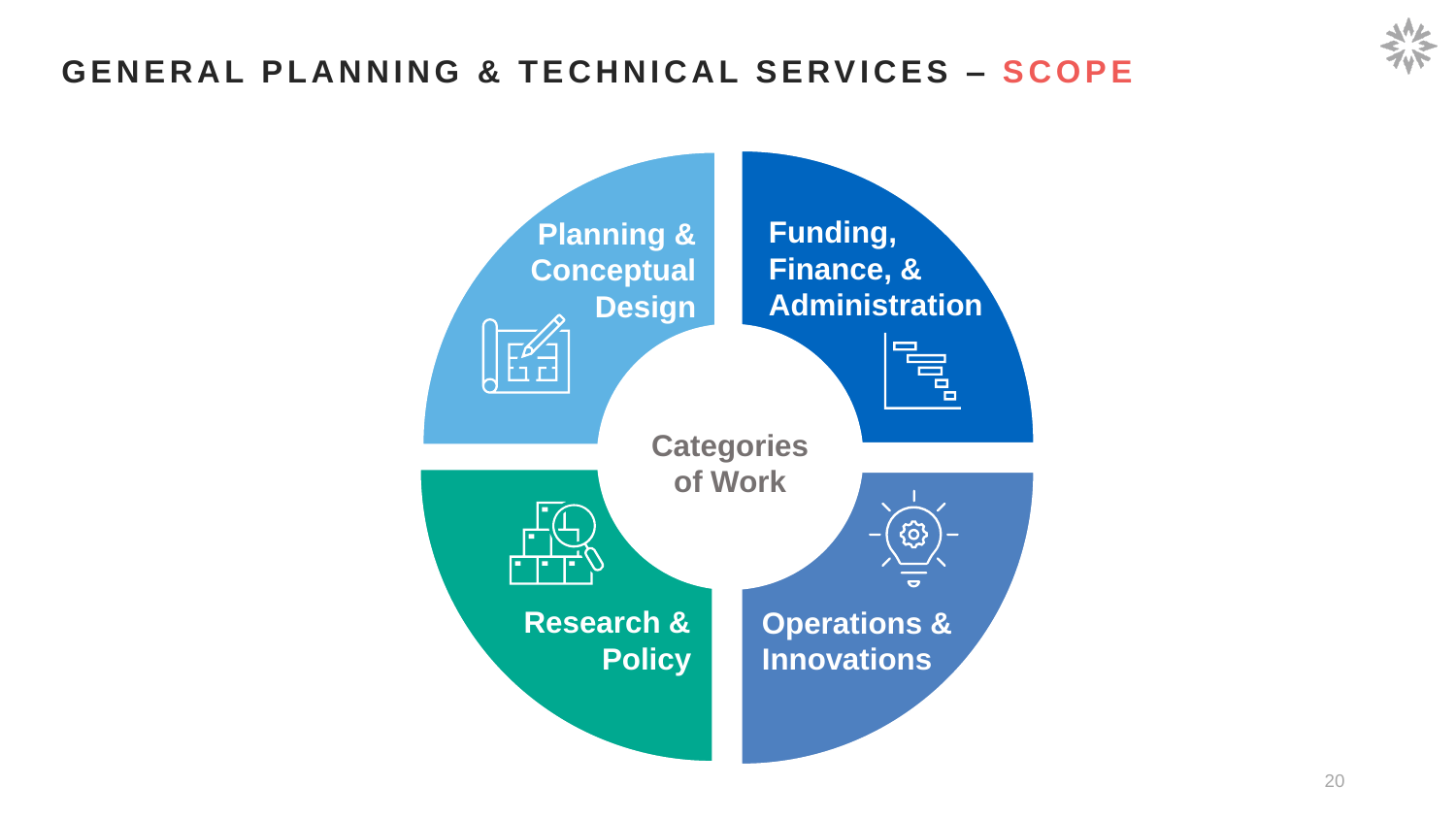### **Potential Work Efforts:** • Regional transit plan • Annual report and audit • Local transit planning • Regional mode standards **Planning & Conceptual Design Funding, Finance, & Administration Operations & Innovations Research & Policy Categories of Work Potential Work Efforts:** • Create and support transitspecific policies • Monitor local, regional, state, and national transit trends **Potential Work Efforts:** • FTA grants administration • Financial modeling • Regional strategy for discretionary funding opportunities **Potential Work Efforts:** • Comprehensive operations analysis • Regional zero-emissions fleet transition plan

• Open trip planning platform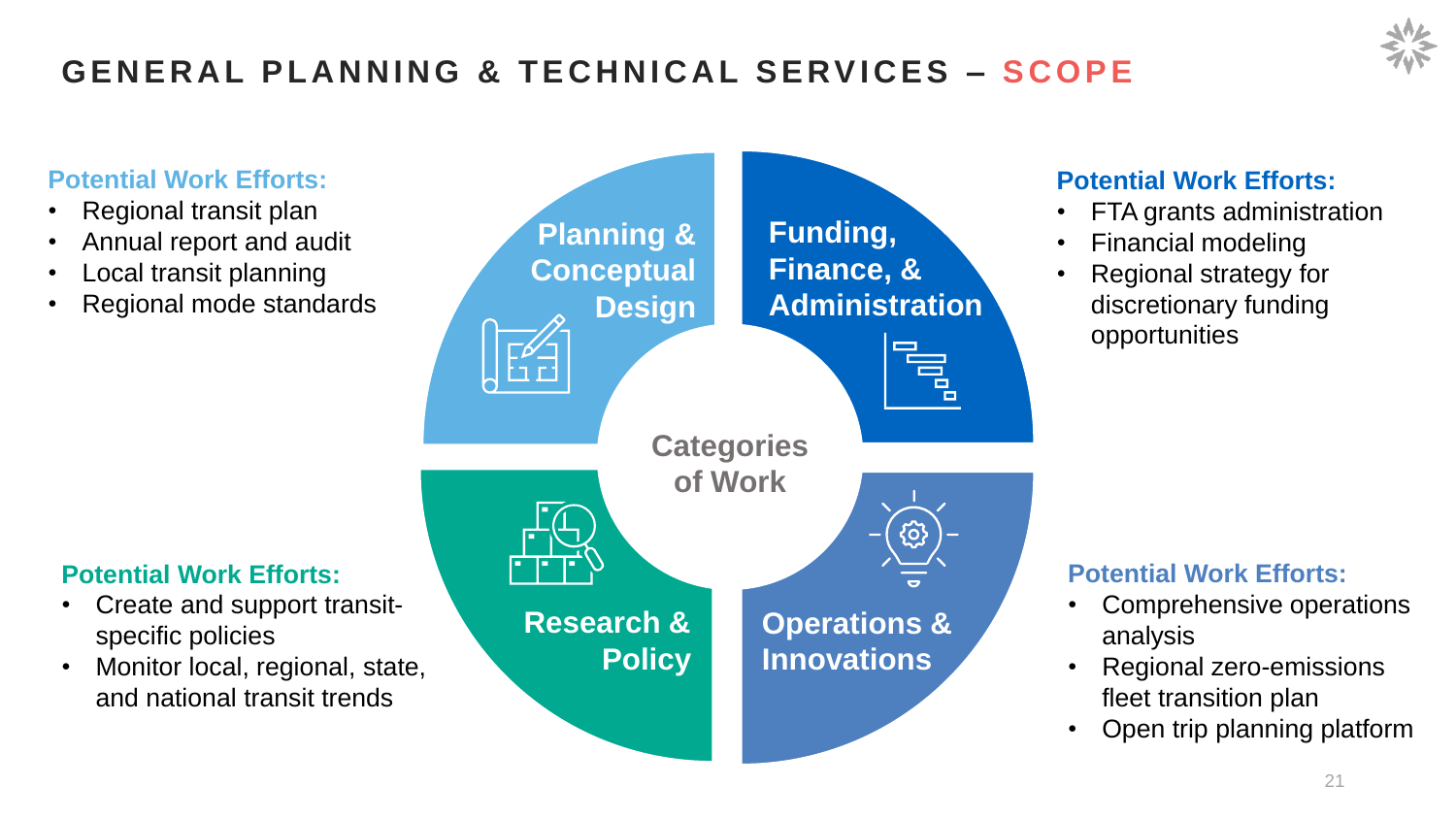

### **Planning & Conceptual Design**

- ►Kimley-Horn
- ►RS&H
- ►VHB

### **Forecasted spend over 4-year term: ~\$4 million**

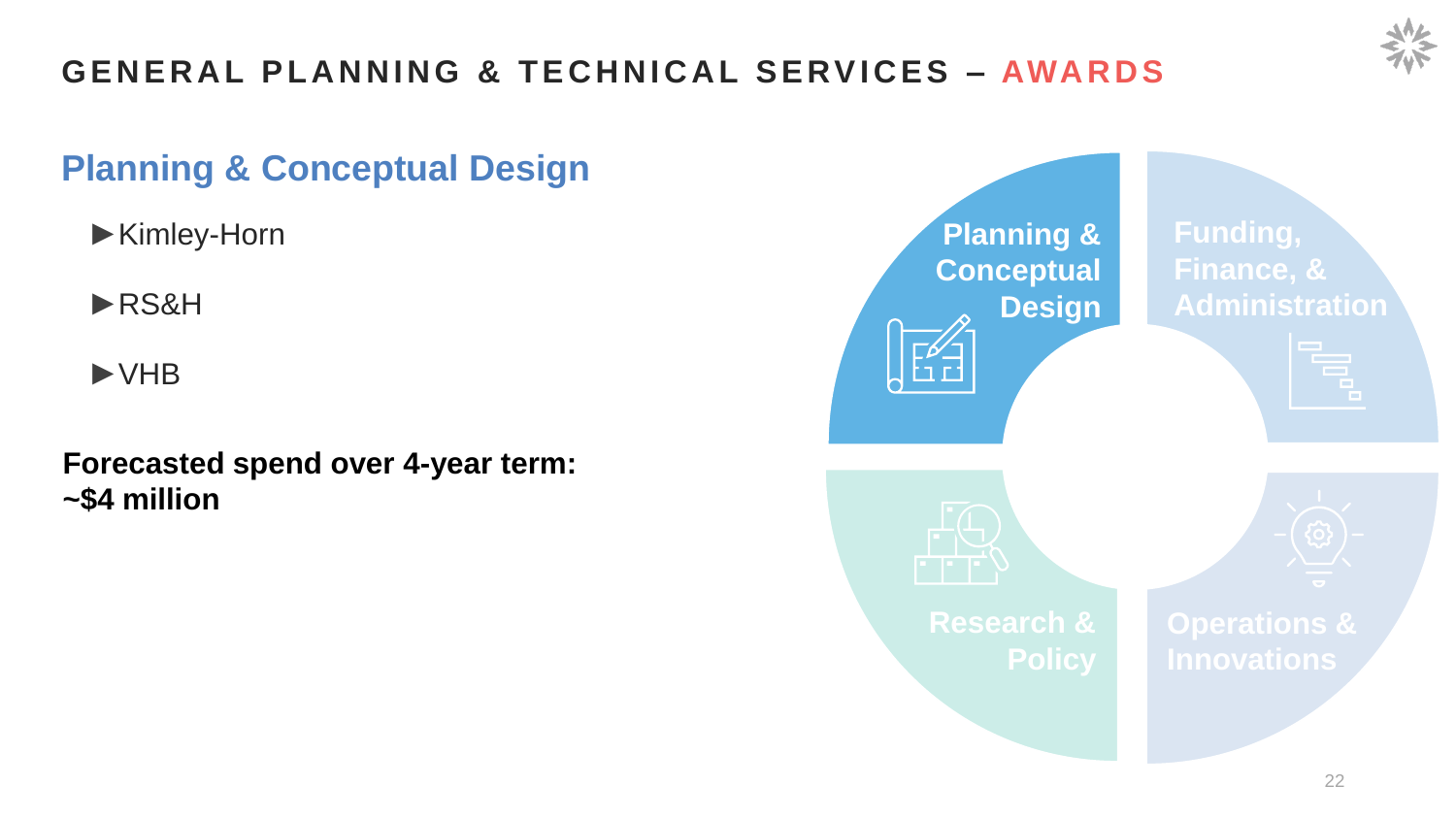

### **Planning & Conceptual Design**

- ►Kimley-Horn
- ►RS&H
- ►VHB

### **Forecasted spend over 4-year term: ~\$4 million**

*Each forecasted value accounts for additional external funding streams*

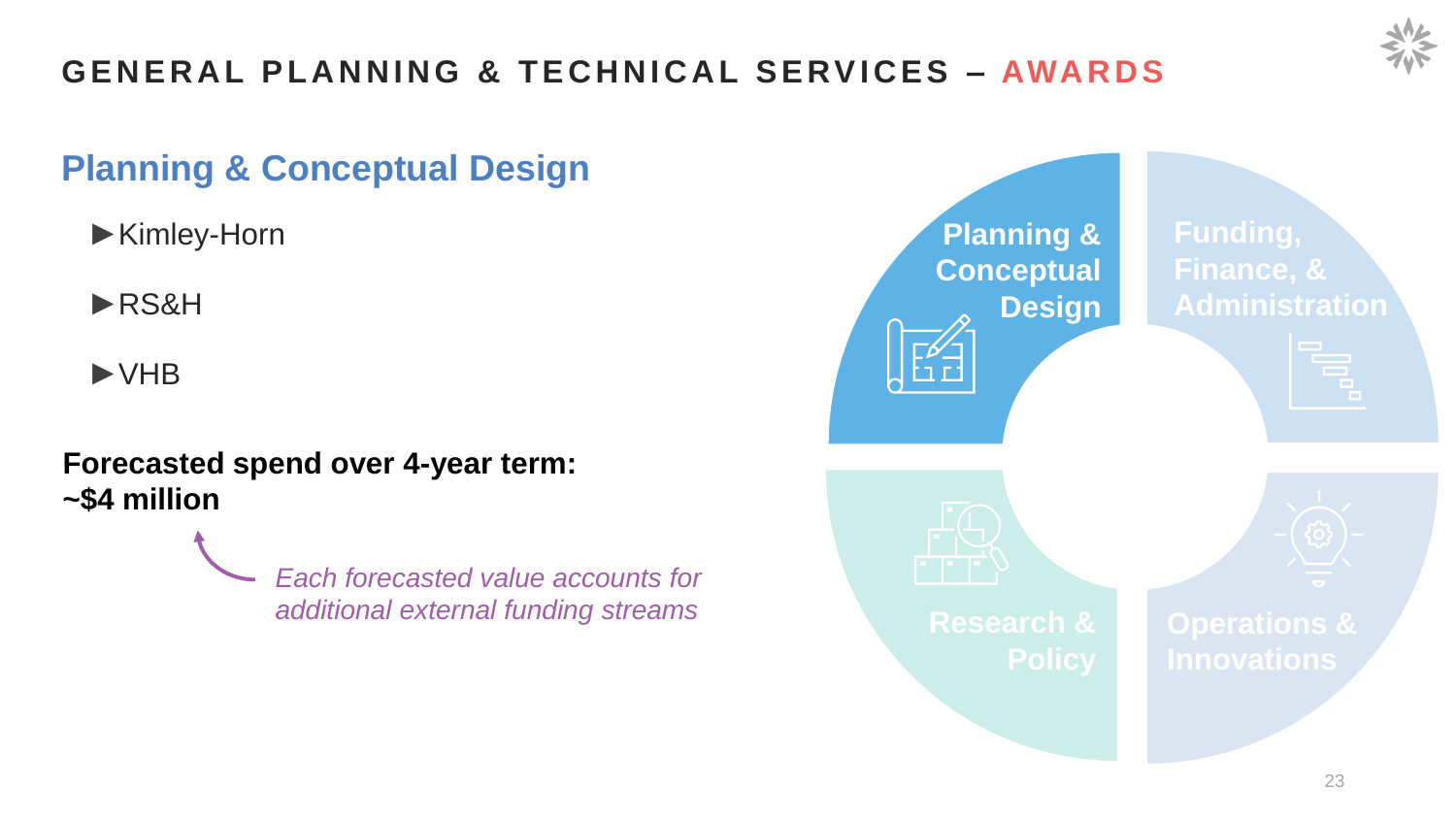

### **Funding, Finance, & Administration**

►TransPro

►VHB

►WSP

### **Forecasted spend over 4-year term: ~\$1 million**

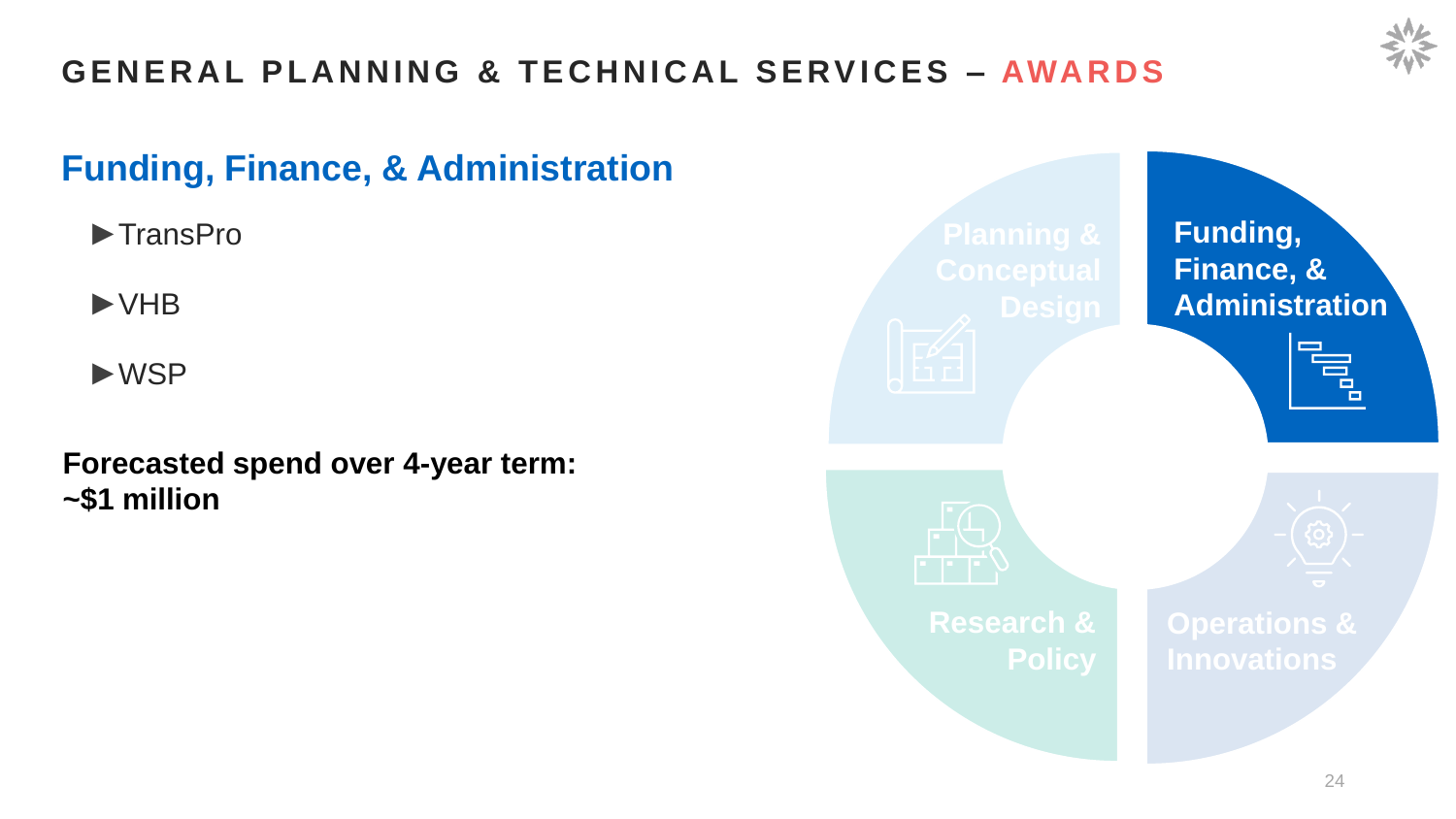

### **Research & Policy**

►Arcadis

►Toole Design

►WSP

**Forecasted spend over 4-year term: ~\$1 million**

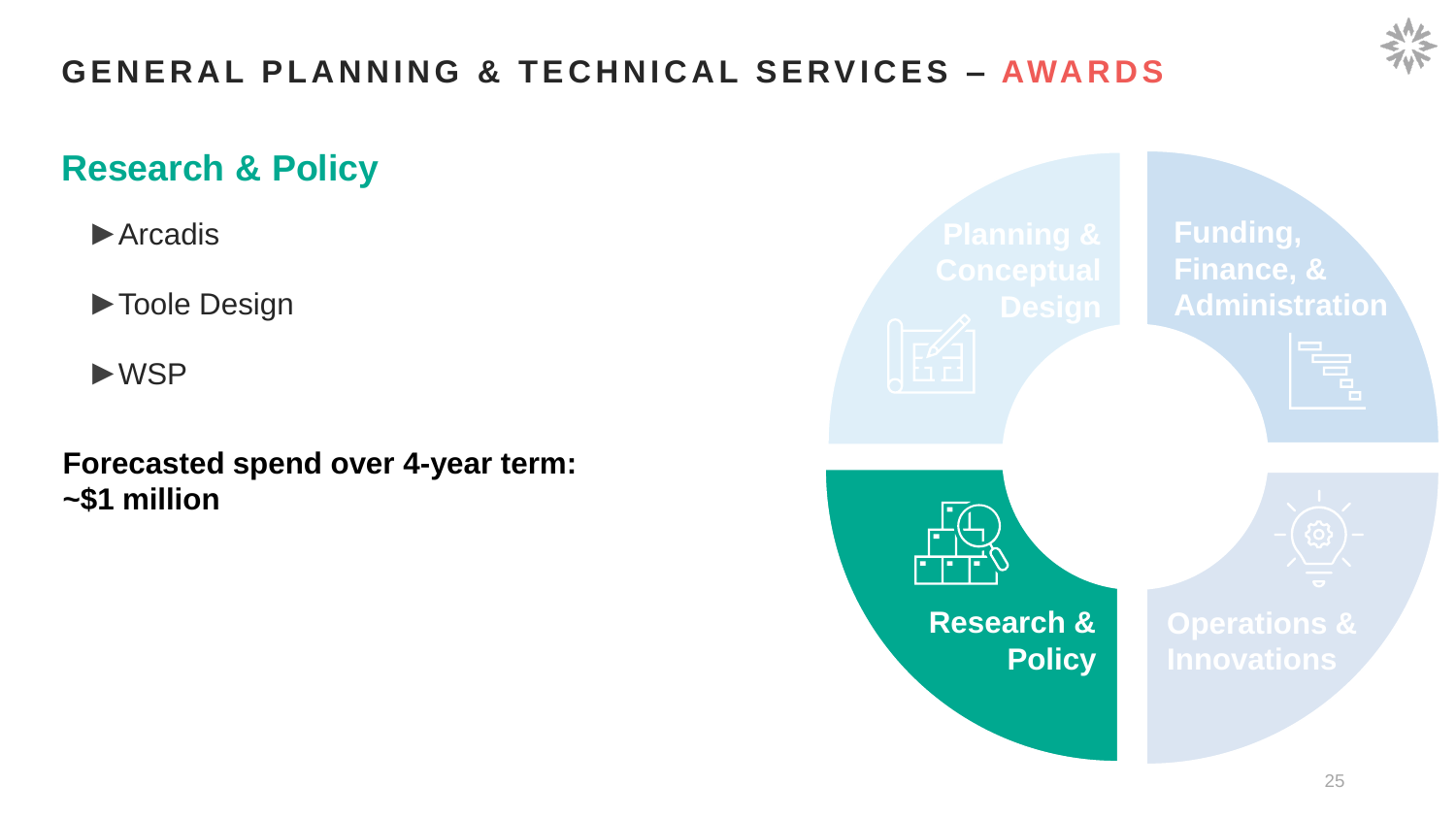

### **Operations & Innovations**

- ►IBI Group
- ►Kimley-Horn
- ►WSP
- **Forecasted spend over 4-year term: ~\$5.5 million**

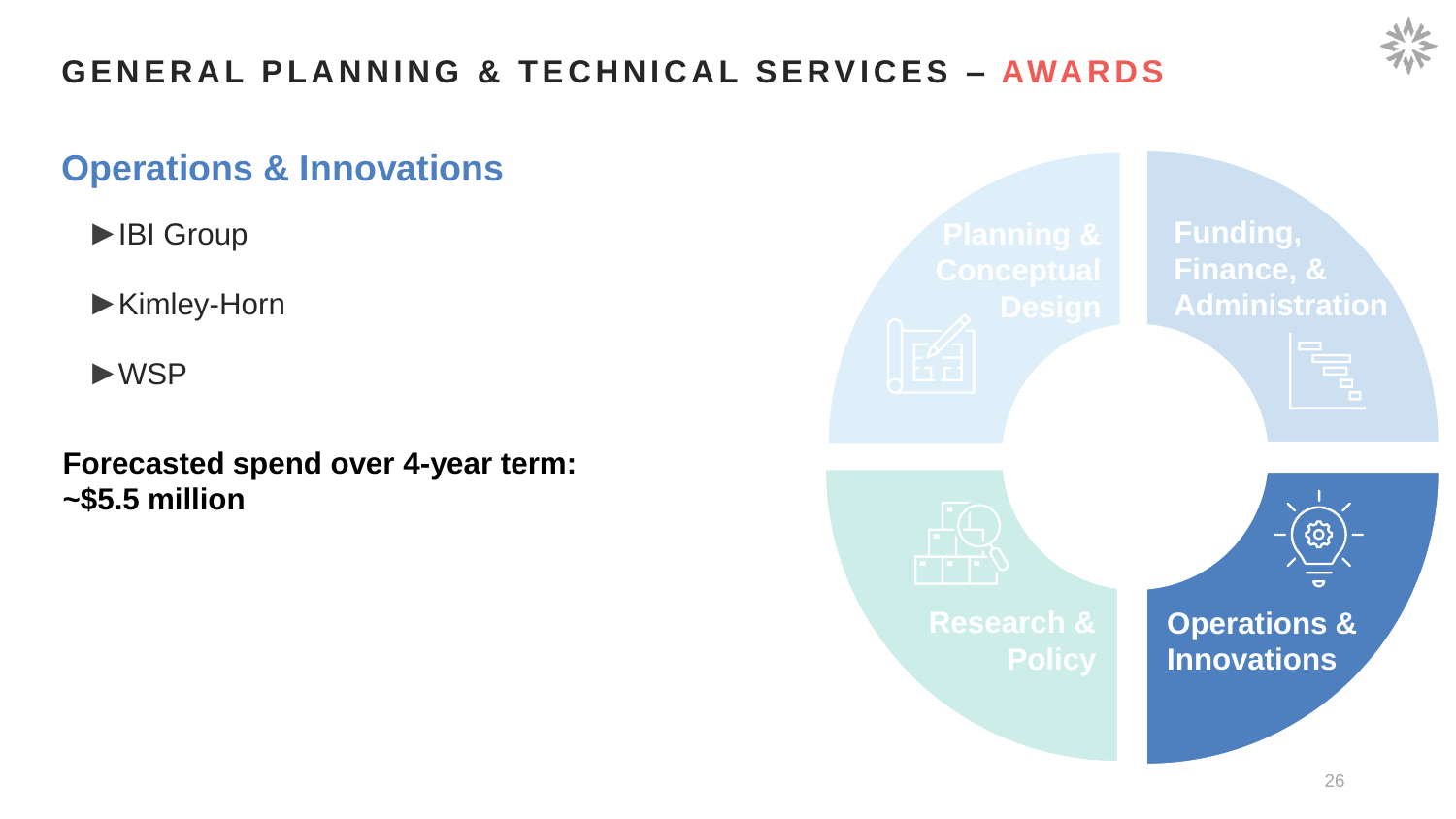### **GENERAL PLANNING & TECHNICAL SERVICES ADDITIONAL DETAILS**

- Currently **finalizing contracts** with the eight prequalified firms
- **DBE participation** to be set and **tracked on a per task order basis** and **reviewed cumulatively** on a per contract basis

**Regular, periodic reports on contract use as well as individual project efforts will be provided to the Board**